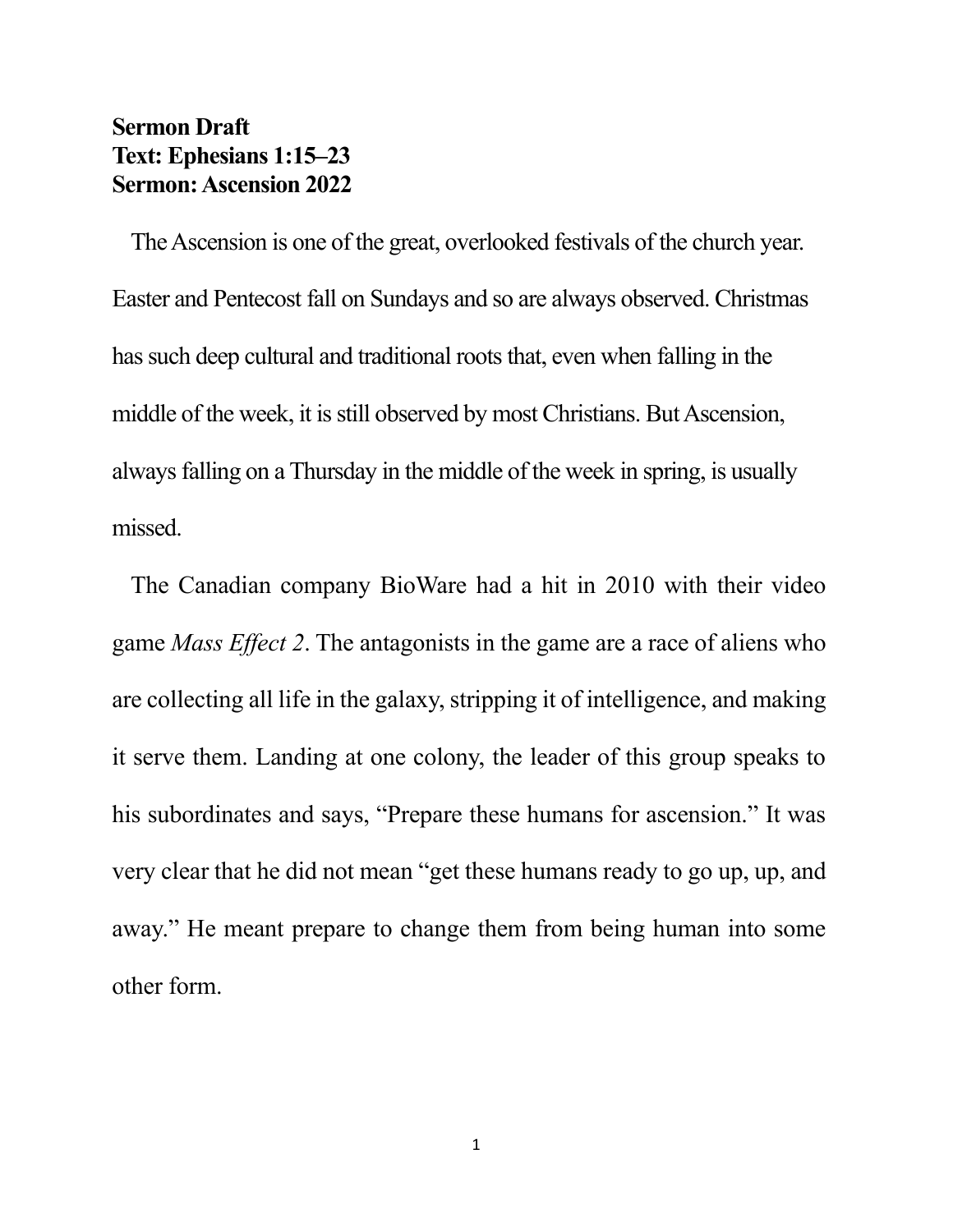Jesus' ascension, in the same way, is not about him going up a divine elevator to some higher floor in the building. It means, as Paul writes, that he has now been enthroned over all creation (Eph 1:20–22). Just as a king or queen "ascends" the throne, so, too, does our Lord now ascend. Just as Christ has ascended, so, too, will we on the great Last Day when we are raised from death and seated with Jesus in the heavenly places.

There are some churches that have the tradition of celebrating Ascension on the Seventh Sunday of Easter. The introduction of Passion Sunday was an attempt to ensure that the events of Good Friday would not be missed by those out of the habit of attending worship other than on Sundays. The transference of Ascension to a close Sunday would serve the same purpose. Not ideal, but then, the Sabbath is made for man and not man for the Sabbath. Ensuring that the event of the ascension is not missing from the average Christian's worship life may be more important than keeping the correct date with few present to have this particular word of hope placed into their minds and hearts.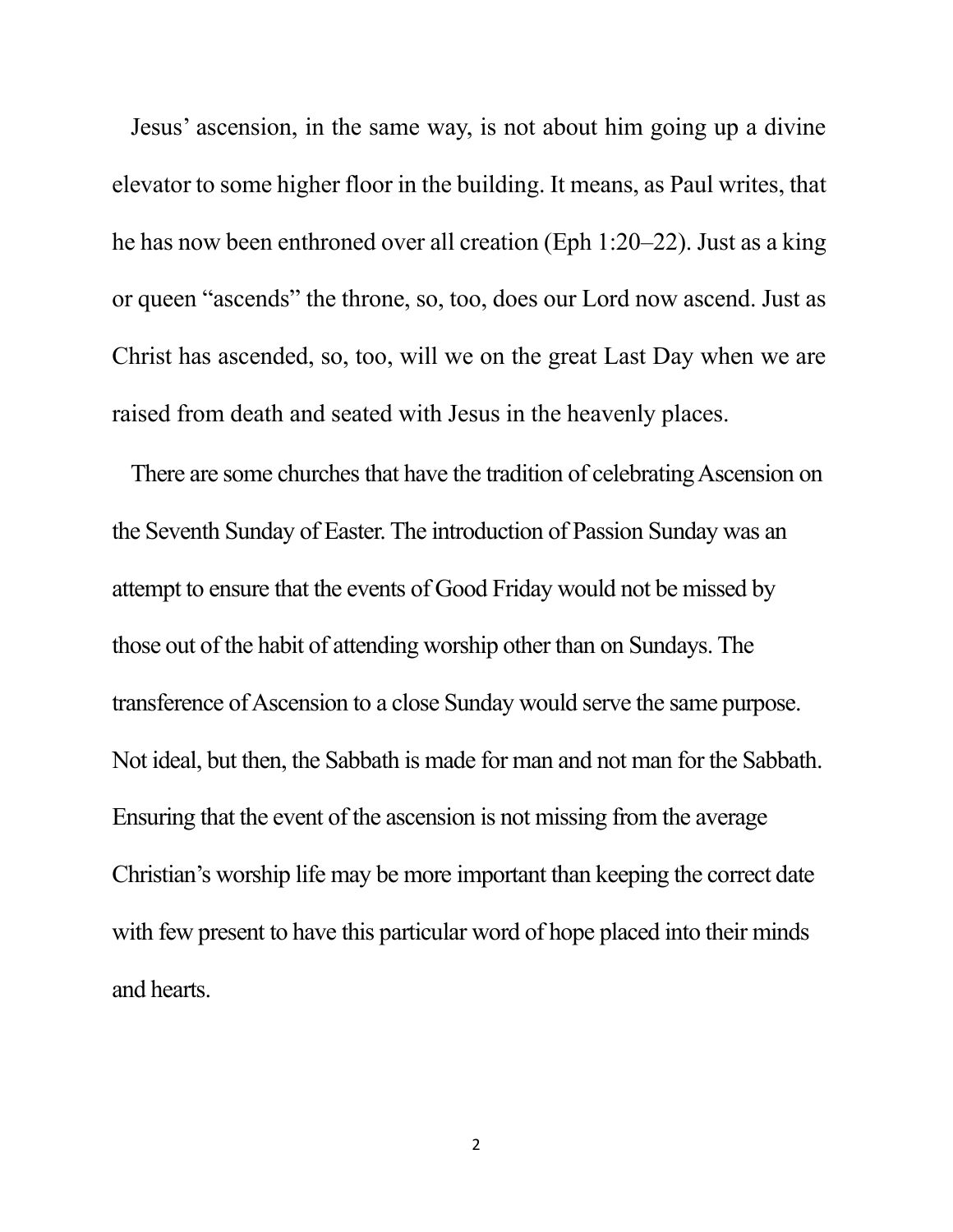No good preacher would ever start a sermon with a four-letter word, much less base the whole sermon around it. But I'm going to anyway. That word is h-o-p-e: hope. You might be thinking that doesn't count. Sure, hope has four letters, but it's not that kind of four-letter word. I beg to differ. I think we live in a world where talking about hope is a little like burping at the dinner table. Everything is so bad, how can there be real hope? With the rise of depression all around us, drug overdoses, mistrust, and hatred, can we still have lives based in hope?

We need hope. Hope is not the same as optimism. It is tied to action, not attitude. The late British Rabbi Jonathan Sacks, in his book *Celebrating Life*, pointed out that optimism is passive while hope is active. Optimism is having a gym membership. Hope is going jogging every morning.

Despair is the opposite of hope. It leads to inaction, guilt, and fear. As Luther writes in the Small Cate-chism, when we pray *"lead us not into temptation" we are asking that the Lord would "guard and keep us so that the devil, the world, and our sinful nature may not deceive us or mislead us into false belief, despair, and other great shame and vice*" (Lord's Prayer, Sixth Petition),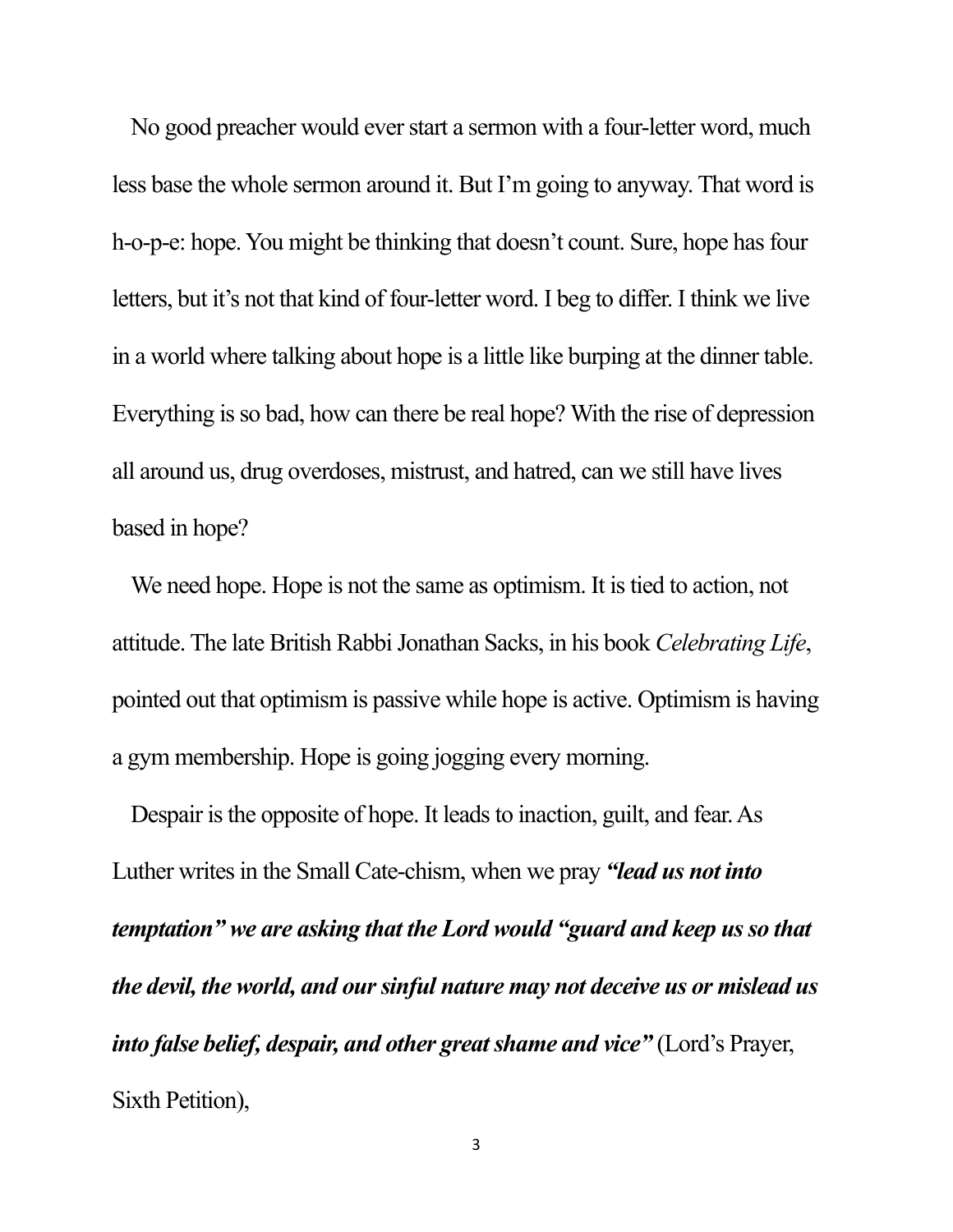With hope, we are able to move through the day, the year, through life. Without hope, everything begins to grind to a halt. Where can we find true hope? False hope is no hope at all. False hope causes us to live life trusting in a lie. Many cults have fixed an end date for the world, and people have built their lives around hope in something that turned out to be a lie.

False hope has a great cost. It can lead to bitterness, disillusion, bad living, rebellion against God. In short, false hope leads to despair and unholiness. As Jesus proclaimed, *"A healthy tree cannot bear bad fruit, nor can a diseased tree bear good fruit"* (Matthew 7:18).

Paul ties real hope to Jesus, and specifically to his ascension. Because God has raised Jesus *"from the dead and seated him at his right hand in the heavenly places*" (v 20), we have a real hope for our own future. Real hope is found in Christ's ascension.

Jesus is not gone; he has been promoted and is taking us with him. When senior staff persons or politicians take new, higher positions, they often take their trusted staff with them. Such is the case with us. Christ is the Head, and we are members of the Body, the Church. If all things are under his feet, it means they are under ours as well (vs 22–23).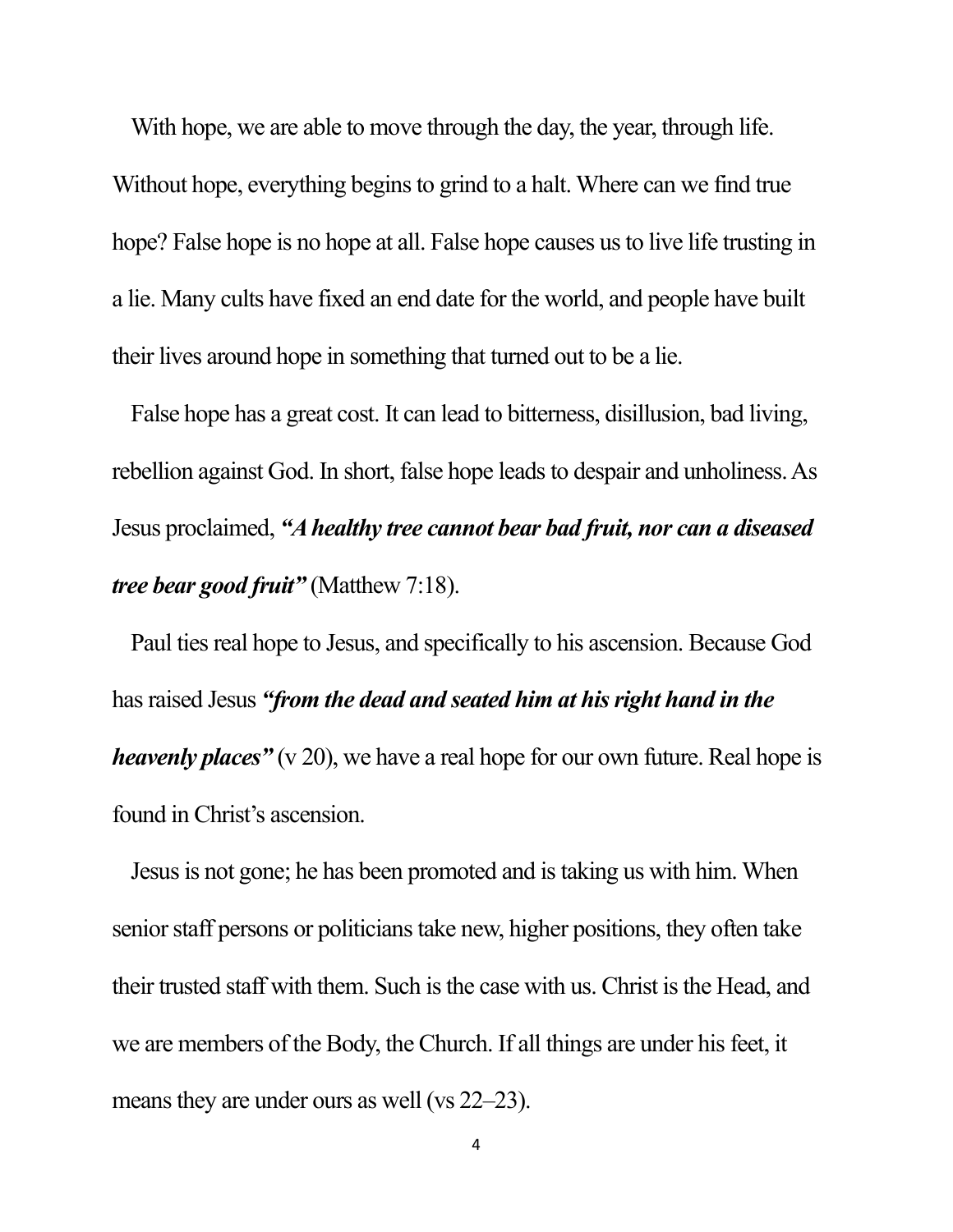We are trusted not because we are innately trustworthy, but because Jesus has called us. He has given us *"the riches of his glorious inheritance in the saints*" (v 18). It is Jesus who has called us to sainthood by the will of the Father, and it is by the Spirit that we are given this wisdom and knowledge. This is the Good News: by Jesus' death, resurrection, and ascension our sins are forgiven, and we inherit a portion of his riches by grace.

We do not walk, talk, and eat with Jesus as the early disciples did. But if Jesus had not ascended, imagine the fighting among Christians for a seat next to him! Because he is ascended, he is with us all, and we can live lives of hope of being in his presence forever. We have hope.

Our world is awash in hopelessness. We hear a message of hopelessness every day. "The climate is changing, our cities will be flooded, and our coasts destroyed by waves of hurricanes." "Viruses will take away our freedoms and lives." "Faith in institutions is collapsing and people are turning ever increasingly to violence to solve their problems." The market for hope is wide open.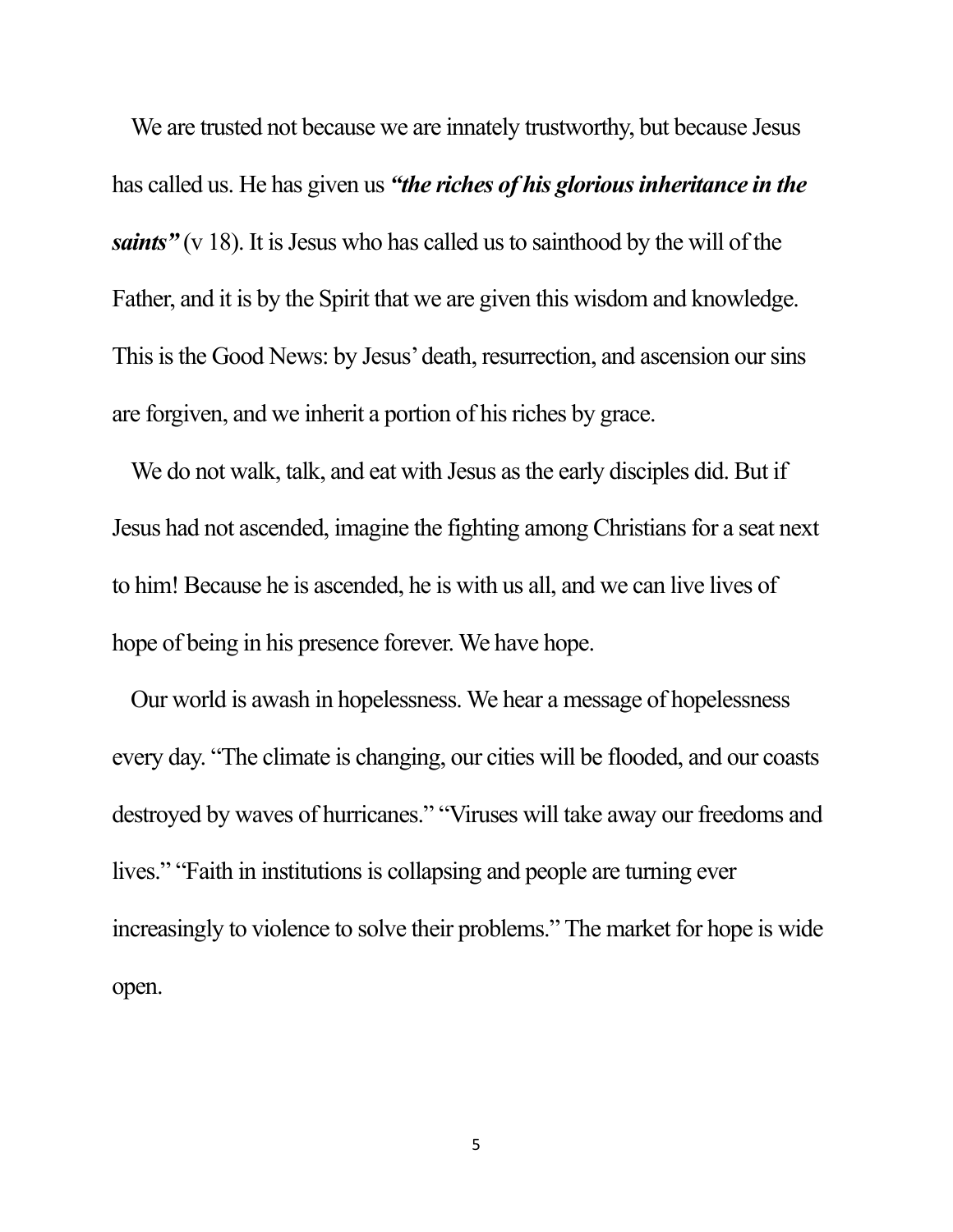Many are in the business of selling false hopes. We hear false hopes proclaimed every day as well: "This pill will help you live longer." "This stock will make you rich." "This party or person will save the country." "This prayer will make everything all right." Wolves in sheep's clothing are all around us.

Jesus'ascension gives us real hope. You know there is a God and that he cared enough for you to send his Son to redeem you. You know that Son was crucified, died, and has ascended to rule over all things and be with us always as he promised. Ascension doesn't mean "gone." It means present in all the places he said he'd be: in his Word, in his Sacraments, among his people. That is our hope.

There are many great festivals in the church year. We all love Christmas, celebrating the baby Jesus, the manger, the angels and shepherds. Easter has its lilies and empty tomb and bewildered disciples. Pentecost pushes us out into the world to be the Body of Christ. Ascension is unique, in that its central message is hope. It centers our faith, strengthens us for what lies ahead, and gives us the promise of a better future. Christ ascended to ensure us of our eternal place with Him.